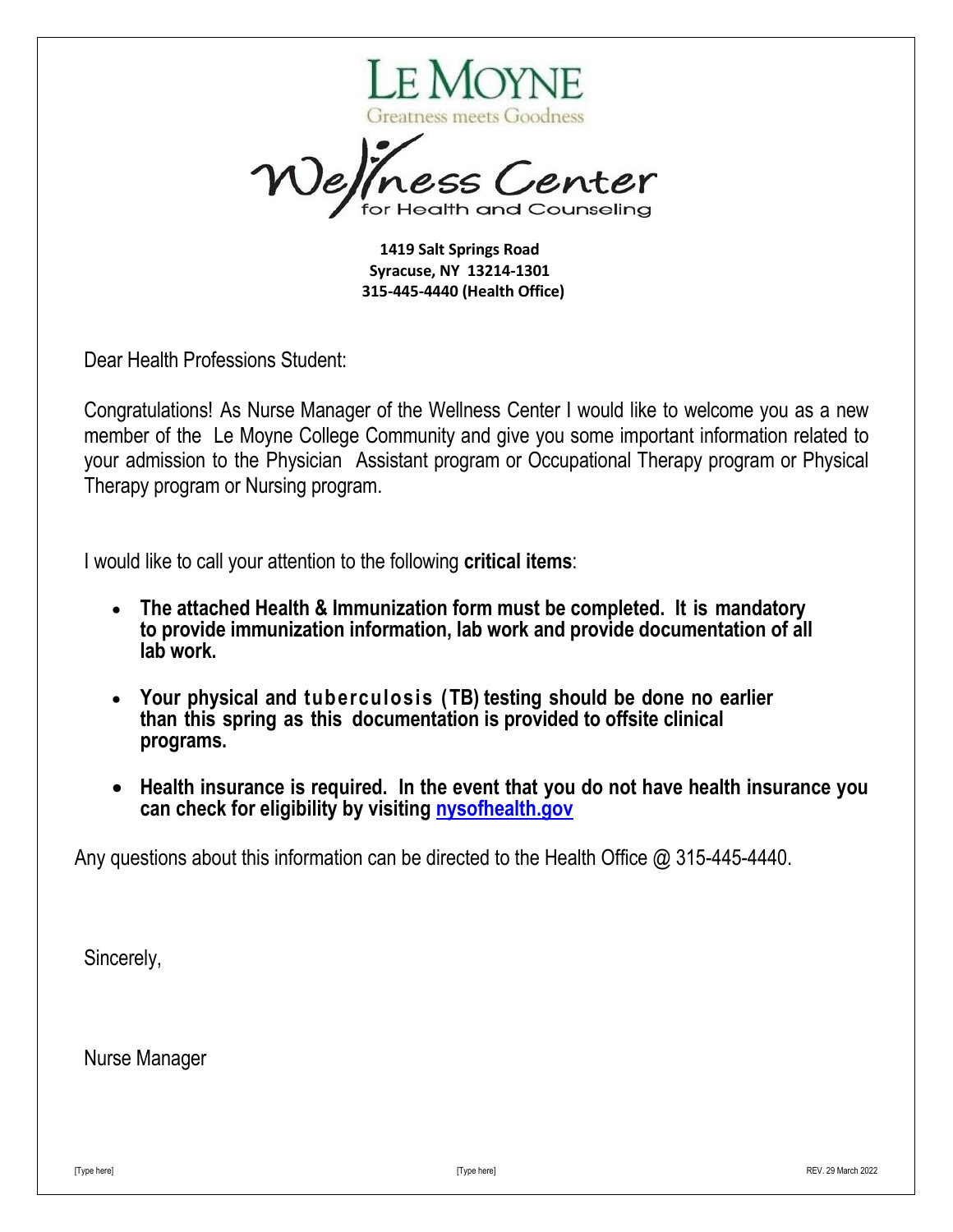

effness Center

1419 Salt Springs Road Syracuse, NY 13214-1301 315-445-4440 (Health Office)

## **PA / OT/ PT/NURSING IMMUNIZATION AND HEALTH REPORT**

**Name:**

**Date of Birth: Date of Birth:**  $\overline{a}$ 

**Contact Phone Number: \_\_\_\_\_\_\_\_\_\_\_\_\_\_\_\_\_\_**

**FORM MUST BE RETURNED TO:**

**This packet must be uploaded to the patient portal: [https://dolphinhealth.lemoyne.edu](https://dolphinhealth.lemoyne.edu/) Or mailed via USPS:** 

> **Le Moyne College Wellness Center for Health and Counseling HEALTH SERVICES OFFICE 1419 Salt Springs Road Syracuse, NY 13214 Phone: 315-445-4440**

This report must be completed 6 weeks prior to the start of classes.

### All areas must be completed. **All lab reports must accompany the packet**

You have been accepted to Le Moyne College. The information you provide on this form will not be used to influence your situation at the college. It will be used solely as an aid to provide necessary health care and to allow you to participate at your clinical sites. The information contained in this form is accessible only to the staff of the Wellness Center for Health and Counseling and will not be released without your written authorization or pursuant to a lawfully issued *subpoena. The authority to request this information is found in section 355 of the Education Law.*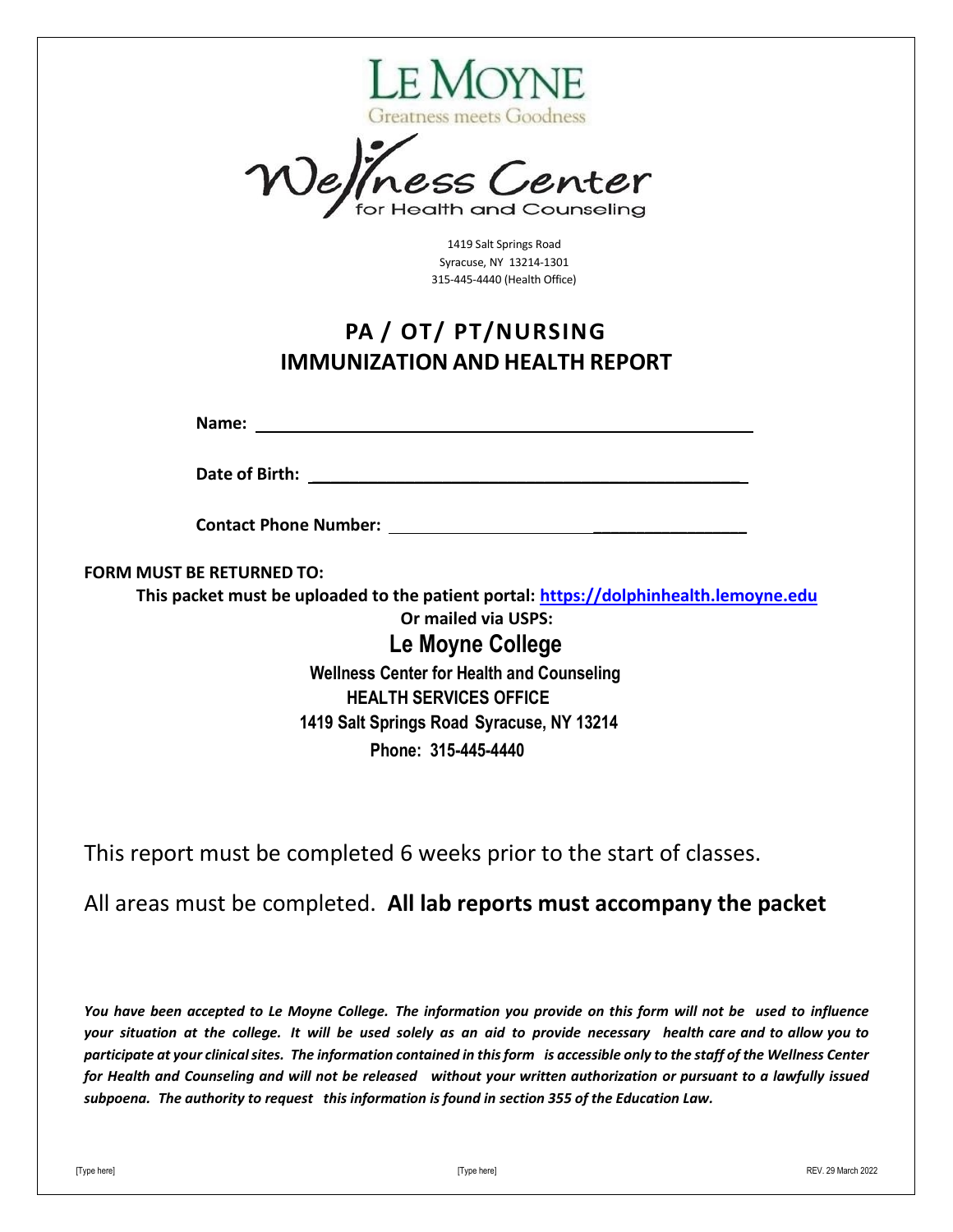| <b>Student Name:</b> And the student of the student of the student of the student of the student of the student of the student of the student of the student of the student of the student of the student of the student of the stu<br><b>PERSONAL HEALTH HISTORY</b><br>ALLERGIES: YES<br>NO.                                                                                                                                                                                                                                  |                                 | Date of Birth: <u>_______________</u> |
|---------------------------------------------------------------------------------------------------------------------------------------------------------------------------------------------------------------------------------------------------------------------------------------------------------------------------------------------------------------------------------------------------------------------------------------------------------------------------------------------------------------------------------|---------------------------------|---------------------------------------|
|                                                                                                                                                                                                                                                                                                                                                                                                                                                                                                                                 |                                 |                                       |
|                                                                                                                                                                                                                                                                                                                                                                                                                                                                                                                                 |                                 |                                       |
|                                                                                                                                                                                                                                                                                                                                                                                                                                                                                                                                 |                                 |                                       |
|                                                                                                                                                                                                                                                                                                                                                                                                                                                                                                                                 |                                 | Environmental: ____                   |
|                                                                                                                                                                                                                                                                                                                                                                                                                                                                                                                                 |                                 |                                       |
|                                                                                                                                                                                                                                                                                                                                                                                                                                                                                                                                 |                                 |                                       |
| MEDICAL OR HEALTH CONCERNS - Please check conditions/diseases you have had.                                                                                                                                                                                                                                                                                                                                                                                                                                                     |                                 |                                       |
| Acne<br>Eye injury or Disease                                                                                                                                                                                                                                                                                                                                                                                                                                                                                                   | Migraines                       |                                       |
| Anemia<br>Fainting                                                                                                                                                                                                                                                                                                                                                                                                                                                                                                              | Mitral Valve Prolapse           |                                       |
| Fracture (specify)<br>Anxiety                                                                                                                                                                                                                                                                                                                                                                                                                                                                                                   | Mononucleosis - Date            |                                       |
| Genetic Disorder<br>Arthritis                                                                                                                                                                                                                                                                                                                                                                                                                                                                                                   | Pneumonia/Bronchitis            |                                       |
| GERD<br>Asthma                                                                                                                                                                                                                                                                                                                                                                                                                                                                                                                  | Pregnancies                     |                                       |
| <b>Attention Deficit Disorder</b><br>Glaucoma                                                                                                                                                                                                                                                                                                                                                                                                                                                                                   | <b>PTSD</b>                     |                                       |
| <b>Back Trouble</b><br><b>Heart Murmur</b>                                                                                                                                                                                                                                                                                                                                                                                                                                                                                      | <b>Rheumatic Fever</b>          |                                       |
| <b>Bleeding Disorder</b><br><b>Heart Disease</b>                                                                                                                                                                                                                                                                                                                                                                                                                                                                                | Skin Disorder                   |                                       |
| Celiac Disease<br>Hepatitis                                                                                                                                                                                                                                                                                                                                                                                                                                                                                                     | Stroke                          |                                       |
| Herpes/STD<br>Crohn's Disease                                                                                                                                                                                                                                                                                                                                                                                                                                                                                                   | Substance Abuse                 |                                       |
| High/Low Blood Pressure<br>Concussion(s) How many                                                                                                                                                                                                                                                                                                                                                                                                                                                                               | <b>Thyroid Disease</b>          |                                       |
| IBS (Irritable Bowel Syndrome)<br>Depression<br><b>Irregular Menstrual Periods</b><br><b>Diabetes</b>                                                                                                                                                                                                                                                                                                                                                                                                                           | Tumor/Cancer<br>Ulcer           |                                       |
| Kidney Disease<br><b>Eating Disorder</b>                                                                                                                                                                                                                                                                                                                                                                                                                                                                                        | <b>Urinary Tract Infections</b> |                                       |
| Epilepsy/Seizure<br>Meningitis                                                                                                                                                                                                                                                                                                                                                                                                                                                                                                  |                                 |                                       |
| Chronic or long term on-going medical condition? (Please have physician write a medical summary and attach to this form.)<br>List any hospitalizations and/or surgeries. (Please provide type and date.)<br>Have you had emotional difficulties or other mental health concerns? Describe the diagnosis and treatment (e.g. hospitalizations, psychotherapy<br>and/or medications.)<br>Are you currently any taking medication? (Include prescription, over the counter, vitamins/supplements, birth control, herbal medicine.) |                                 |                                       |
| <b>FAMILY HISTORY</b><br>Name<br><b>Medical Conditions</b><br>Age                                                                                                                                                                                                                                                                                                                                                                                                                                                               | <b>Cause of Death</b>           | <b>Year of Death</b>                  |
| Father                                                                                                                                                                                                                                                                                                                                                                                                                                                                                                                          |                                 |                                       |
| Mother                                                                                                                                                                                                                                                                                                                                                                                                                                                                                                                          |                                 |                                       |
| Siblings                                                                                                                                                                                                                                                                                                                                                                                                                                                                                                                        |                                 |                                       |
|                                                                                                                                                                                                                                                                                                                                                                                                                                                                                                                                 |                                 |                                       |
|                                                                                                                                                                                                                                                                                                                                                                                                                                                                                                                                 |                                 |                                       |
| Children                                                                                                                                                                                                                                                                                                                                                                                                                                                                                                                        |                                 |                                       |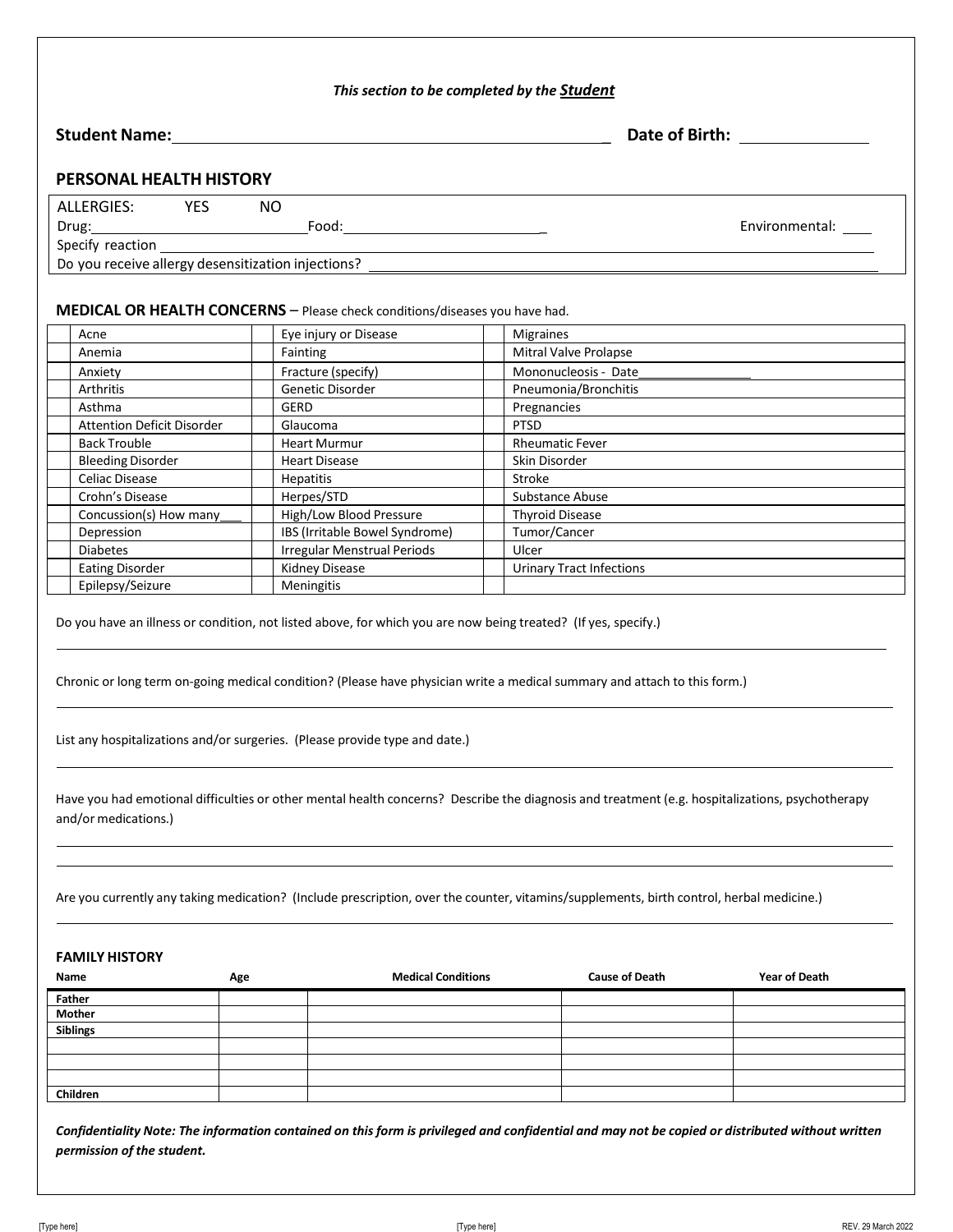| To be completed by your Healthcare Provider - ALL LAB REPORTS MUST BE ATTACHED                                                                                                                                                                                                                                                                                                                                                                                                                                                                                                                 |               |  |           |  |  |  |
|------------------------------------------------------------------------------------------------------------------------------------------------------------------------------------------------------------------------------------------------------------------------------------------------------------------------------------------------------------------------------------------------------------------------------------------------------------------------------------------------------------------------------------------------------------------------------------------------|---------------|--|-----------|--|--|--|
| Immunization & Titer Information ** (Titers are required where indicated)                                                                                                                                                                                                                                                                                                                                                                                                                                                                                                                      |               |  |           |  |  |  |
| 1. MMR vaccine #1 _______________ MMR vaccine #2 _______________ OR                                                                                                                                                                                                                                                                                                                                                                                                                                                                                                                            |               |  |           |  |  |  |
| Measles (Rubeola) IgG date: ____________ results: __________ if negative 2 MMRs are required #1__________ #2________                                                                                                                                                                                                                                                                                                                                                                                                                                                                           |               |  |           |  |  |  |
| Mumps IgG titer date: _________ results: _________ if negative 2 MMRs are required #1_________ #2_______                                                                                                                                                                                                                                                                                                                                                                                                                                                                                       |               |  |           |  |  |  |
| Rubella IgG titer date: __________ results: ________ if negative 1 MMRs is required #1__________                                                                                                                                                                                                                                                                                                                                                                                                                                                                                               |               |  |           |  |  |  |
|                                                                                                                                                                                                                                                                                                                                                                                                                                                                                                                                                                                                |               |  |           |  |  |  |
| **Hep B surface antibody IgG titer (not an antigen test) date: _________________ results: ____________________                                                                                                                                                                                                                                                                                                                                                                                                                                                                                 |               |  |           |  |  |  |
| if negative Hep B #1 Booster date: ________________ titer after 1 month date: ____________ results: ___________                                                                                                                                                                                                                                                                                                                                                                                                                                                                                |               |  |           |  |  |  |
| if negative Hep B #2________________Hep B #3______________________titer date: __________________results: _____________                                                                                                                                                                                                                                                                                                                                                                                                                                                                         |               |  |           |  |  |  |
|                                                                                                                                                                                                                                                                                                                                                                                                                                                                                                                                                                                                |               |  |           |  |  |  |
| <b>3.</b> Varicella vaccine #1 _____________ #2 ____________OR titer date: ___________ results: _______________                                                                                                                                                                                                                                                                                                                                                                                                                                                                                |               |  |           |  |  |  |
| Pfizer<br>Johnson & Johnson (Janssen) $\#1$ <sub>____</sub> /____/____<br>Recommended: COVID BOOSTER _____/ ____/ _____ VACCINE Name ______________________                                                                                                                                                                                                                                                                                                                                                                                                                                    | #1 / / #2 / / |  |           |  |  |  |
|                                                                                                                                                                                                                                                                                                                                                                                                                                                                                                                                                                                                |               |  |           |  |  |  |
|                                                                                                                                                                                                                                                                                                                                                                                                                                                                                                                                                                                                |               |  |           |  |  |  |
|                                                                                                                                                                                                                                                                                                                                                                                                                                                                                                                                                                                                |               |  |           |  |  |  |
|                                                                                                                                                                                                                                                                                                                                                                                                                                                                                                                                                                                                |               |  | <b>OR</b> |  |  |  |
| Sign the attached meningitis waiver                                                                                                                                                                                                                                                                                                                                                                                                                                                                                                                                                            |               |  |           |  |  |  |
|                                                                                                                                                                                                                                                                                                                                                                                                                                                                                                                                                                                                |               |  |           |  |  |  |
|                                                                                                                                                                                                                                                                                                                                                                                                                                                                                                                                                                                                |               |  |           |  |  |  |
|                                                                                                                                                                                                                                                                                                                                                                                                                                                                                                                                                                                                |               |  |           |  |  |  |
|                                                                                                                                                                                                                                                                                                                                                                                                                                                                                                                                                                                                |               |  |           |  |  |  |
| If positive – must supply a negative quantiferon gold or T-spot                                                                                                                                                                                                                                                                                                                                                                                                                                                                                                                                |               |  |           |  |  |  |
|                                                                                                                                                                                                                                                                                                                                                                                                                                                                                                                                                                                                |               |  |           |  |  |  |
|                                                                                                                                                                                                                                                                                                                                                                                                                                                                                                                                                                                                |               |  |           |  |  |  |
|                                                                                                                                                                                                                                                                                                                                                                                                                                                                                                                                                                                                |               |  |           |  |  |  |
|                                                                                                                                                                                                                                                                                                                                                                                                                                                                                                                                                                                                |               |  |           |  |  |  |
|                                                                                                                                                                                                                                                                                                                                                                                                                                                                                                                                                                                                |               |  |           |  |  |  |
| <b>Other Immunizations Required</b><br>7. Meningitis vaccine (ACWY) $w/in$ the last 5 years ____________________OR<br>TB screening - must be within the last 12 months<br>8. PPD complete all blanks<br>Date placed ______________Date read ________________ mm of induration __________ Interpretation: Neg or Pos<br>Manufacturer________________ lot _______________exp. date_______________________<br><b>OR</b><br>Quantiferon Gold or T-spot date: __________________ results: __________________________<br>PHYSICIAN OR HEALTH CARE PROVIDER (Must be signed & dated to be acceptable) |               |  |           |  |  |  |

 $\overline{a}$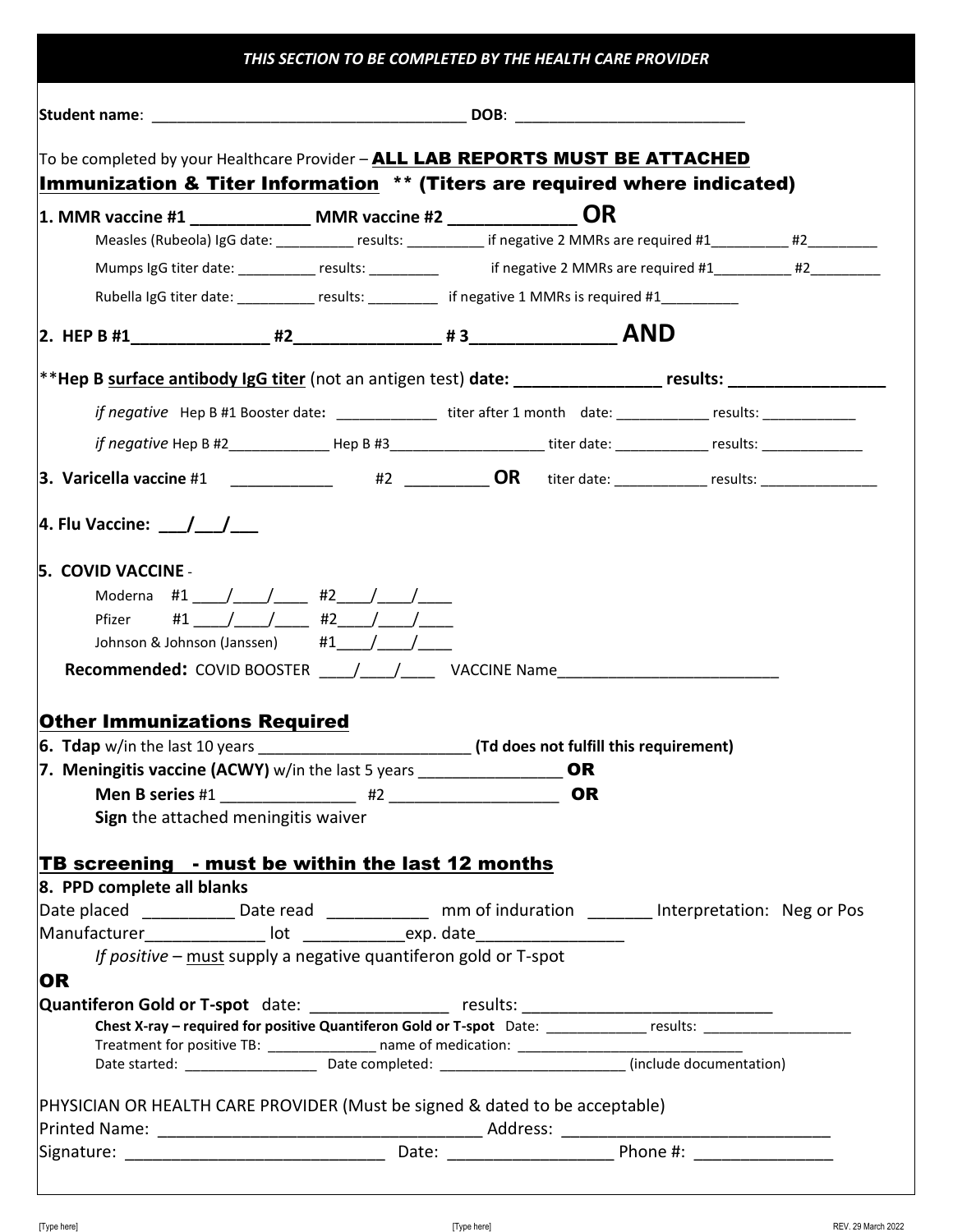### *THIS SECTION TO BE COMPLETED BY THE HEALTH CARE PROVIDER*

| PHYSICAL EXAMINATION                                                         |        |          |             |                                                                                                               |                                                                                                                                                                                                                                      |
|------------------------------------------------------------------------------|--------|----------|-------------|---------------------------------------------------------------------------------------------------------------|--------------------------------------------------------------------------------------------------------------------------------------------------------------------------------------------------------------------------------------|
|                                                                              |        |          |             | Height: ______________ Weight: ____________________ BMI: ________________________ B/P:_______________________ |                                                                                                                                                                                                                                      |
|                                                                              |        |          |             |                                                                                                               |                                                                                                                                                                                                                                      |
|                                                                              |        |          |             |                                                                                                               | Lt 20/ $\overline{\phantom{a}1}$                                                                                                                                                                                                     |
|                                                                              |        |          |             |                                                                                                               |                                                                                                                                                                                                                                      |
| <b>General Development</b>                                                   | Normal | Abnormal | Explanation |                                                                                                               |                                                                                                                                                                                                                                      |
| Head/Hair/Scalp                                                              |        |          |             |                                                                                                               |                                                                                                                                                                                                                                      |
| Skin/Lymphatics                                                              |        |          |             |                                                                                                               |                                                                                                                                                                                                                                      |
| Eyes                                                                         |        |          |             |                                                                                                               |                                                                                                                                                                                                                                      |
| <b>ENT</b>                                                                   |        |          |             |                                                                                                               |                                                                                                                                                                                                                                      |
| Mouth                                                                        |        |          |             |                                                                                                               |                                                                                                                                                                                                                                      |
| Neck/Thyroid                                                                 |        |          |             |                                                                                                               |                                                                                                                                                                                                                                      |
| Heart                                                                        |        |          |             |                                                                                                               |                                                                                                                                                                                                                                      |
| Lungs/Chest/Breast                                                           |        |          |             |                                                                                                               |                                                                                                                                                                                                                                      |
| Abdomen (include hernia)                                                     |        |          |             |                                                                                                               |                                                                                                                                                                                                                                      |
| GU                                                                           |        |          |             |                                                                                                               |                                                                                                                                                                                                                                      |
| Ano-rectal (pilonidal)                                                       |        |          |             |                                                                                                               |                                                                                                                                                                                                                                      |
| Vascular System                                                              |        |          |             |                                                                                                               |                                                                                                                                                                                                                                      |
| Neurological                                                                 |        |          |             |                                                                                                               |                                                                                                                                                                                                                                      |
| Musculoskeletal                                                              |        |          |             |                                                                                                               |                                                                                                                                                                                                                                      |
| Urinalysis: S.G.                                                             |        |          |             |                                                                                                               |                                                                                                                                                                                                                                      |
|                                                                              |        |          |             |                                                                                                               |                                                                                                                                                                                                                                      |
|                                                                              |        |          |             | <b>Current Medications: Example 2018</b>                                                                      |                                                                                                                                                                                                                                      |
| Summary of abnormalities and/or recommendations, including emotional status. |        |          |             |                                                                                                               | (Please let us know if you have any concerns, both physical and emotional, about this student, that you would like to share with us.)                                                                                                |
|                                                                              |        |          |             |                                                                                                               | Is the student able to participate in all physical activity? ______Yes______No If "No" what activities are to be limited or restricted?                                                                                              |
|                                                                              |        |          |             |                                                                                                               |                                                                                                                                                                                                                                      |
|                                                                              |        |          |             |                                                                                                               |                                                                                                                                                                                                                                      |
|                                                                              |        |          |             | Please upload this Immunization and Health Report in its entirety to the patient                              | Office Address: <u>Contract Communications and Contract Communications and Contract Communications and Contract Communications and Communications and Communications and Communications and Communications and Communications an</u> |
|                                                                              |        |          |             |                                                                                                               |                                                                                                                                                                                                                                      |